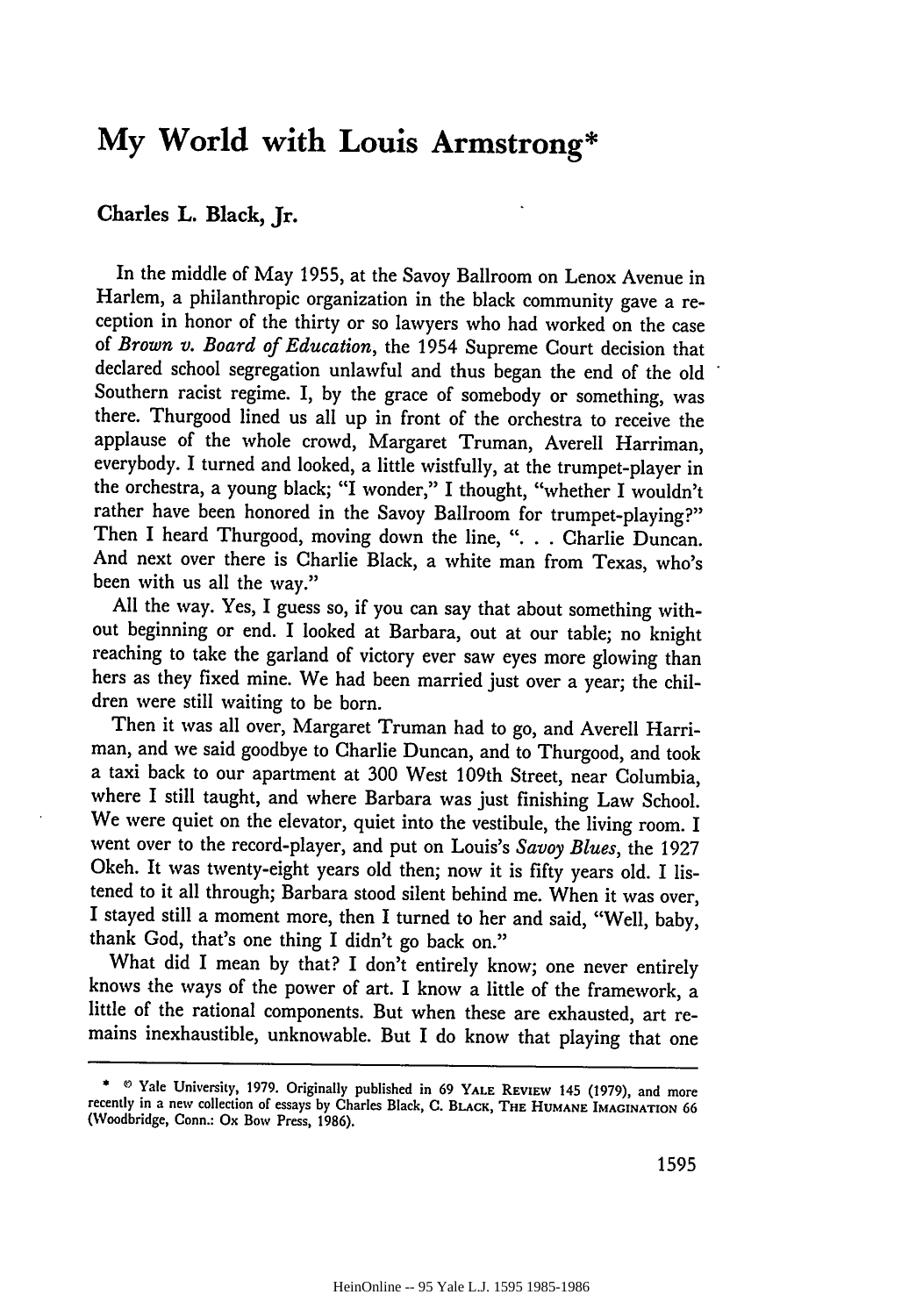record, just then, for the sake of remembering, was the only right thing I could do.

I never met Louis, except for a couple of handshakes at the bandstand. Yet no first meeting in my life ever had the impact on me of my first encounter with him.

In September 1931, posters appeared in Austin advertising four dances, October 12 through 15, to be played by one "Louis Armstrong, King of the Trumpet, and His Orchestra," at the old Driskill Hotel. I was entirely ignorant of jazz, and had no idea who this King might be; hyperbole is the small coin of billboards. But a dance at the Driskill, with lots of girls there, was usually worth the seventy-five cents, so I went to the first one.

Memory is splotchy. I don't remember the moment or exactly the process of realization. But since that evening, October 12, 1931, Louis Armstrong has been a continuing presence in my life. Now, once a year-more than halfway into the fifth decade after that night, a senior professor who can hear retirement marching with audible heavy tread toward the 1931 University of Texas freshman-I present, in the Faculty Lounge at the Yale Law School, what I call my "Armstrong evening"-records of the 'twenties and early 'thirties. I have done this every year since Louis died in 1971. As the students readily discern, this is in truth a memorial service, a ritual of gratitude and blessing for the soul of this man. My children come, if they possibly can, dispersed as they are, for they understand. On the day Louis died my David, then twelve and in" summer camp, wrote me a letter of condolence.

One way to describe the impression of that October night is to say that Louis seemed-as was guessed, I believe, of Paganini-under demonic possession-strengthened and guided by a Daemon. Steamwhistle power, lyric grace, alternated at will, even blended. Louis played mostly with his eyes closed; just before he closed them they seemed to have ceased to look outward, to have turned inward, to the world out of which the music was to flow.

Years ago I published the lines:

And the musicians sit there, ending phrases By that slight taking-in of breath. The blowing musician Pushes out from fullness of thought. He stops. There is nothing Left but himself, empty except of himself. His eyes open, but his look is the look of a rock That has done what it came to do, collects and remembers Itself eternally. Naked into the world His world blazed forth, it patterned the blank of darkness

1596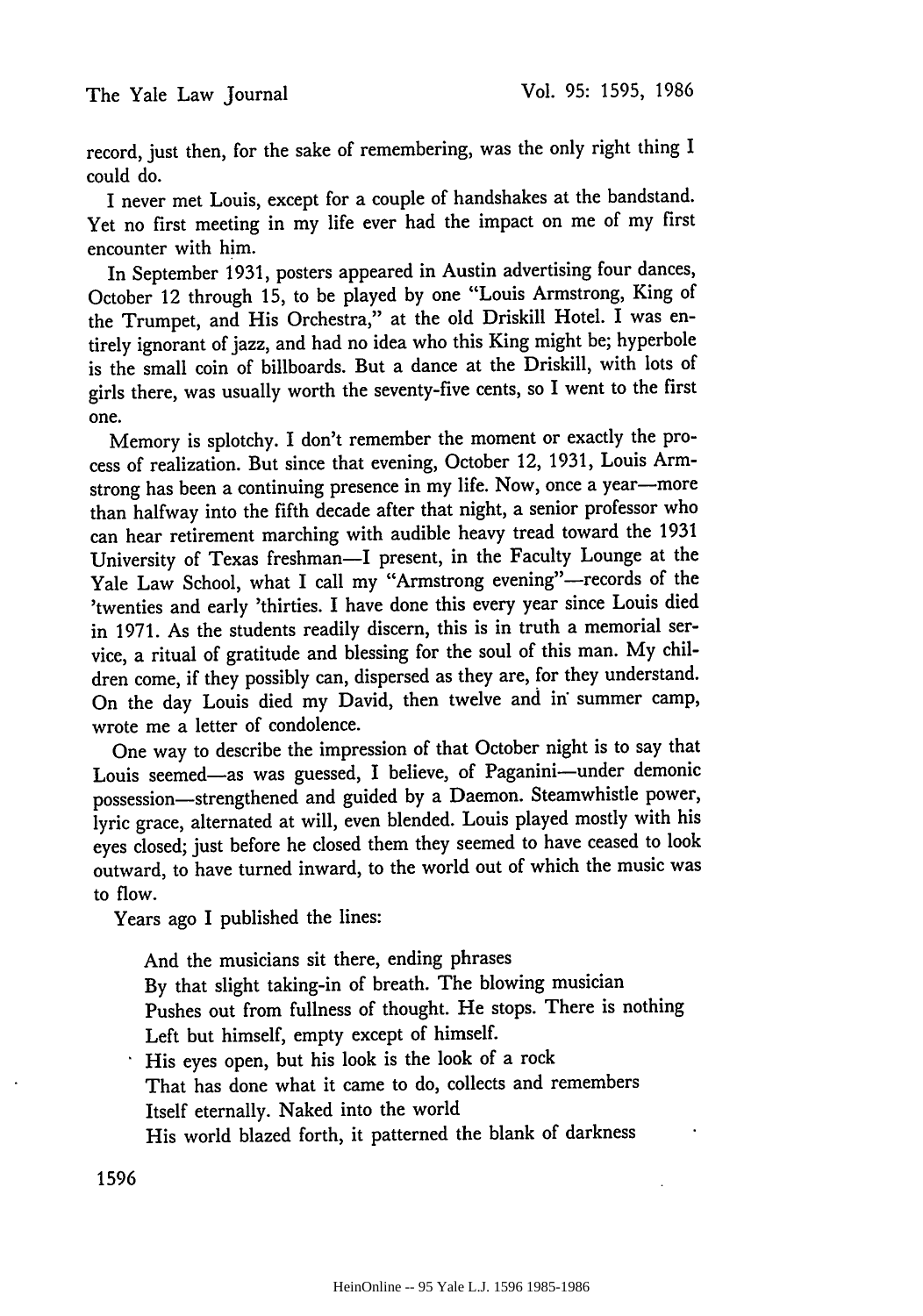With clean light-lines; it is, and he is himself Only, taking breath, waiting to enter again.

By that time, I had seen Louis on many occasions, but I think the lines were above all engendered by that first evening.

Louis was thirty-one when I first heard him, at the height of his creativity. He was just then in the borderland between his two greatest periods-the dazzlingly inventive small-band period of the Hot Five and Hot Seven, and the first period of improvisation around popular melo*dies-Stardust, Chinatown, When Your Lover Has Gone.* All through these years, he was letting flow, from that inner space of music, things that had never before existed.

He was the first genius I had ever seen. That may be a structurable part of the process that led me to the *Brown* case. The moment of first being, and knowing oneself to be, in the presence of genius, is a solemn moment; it is perhaps the moment of final and indelible perception of man's utter transcendence of all else created. It is impossible to overstate the significance of a sixteen-year-old Southern boy's seeing genius, for the first time, in a black. We literally never saw a black, then, in any but a servant's capacity. There were of course black professionals and intellectuals in Austin, as one later learned, but they kept to themselves, out back of town, no doubt shunning humiliation. I liked most of the blacks I knew; I loved a few of them-like old Buck Green, born and raised a slave, who still plays the harmonica through my mouth, having taught me when he was seventy-five and I was ten. Some were honored and venerated, in that paradoxical white-Southern way-Buck Green again comes to mind. But genius-fine control over total power, all height and depth, forever and ever? It had simply never entered my mind, for confirming or denying in conjecture, that I would see this for the first time in a black man. You don't get over that. You stay young awhile longer, with the hesitations, the incertitudes, the half-obedience to crowd-pressure, of the young. But you don't forget. The lies reel, and contradict one another, and simper in silliness, and fade into shadow. But the seen truth remains. And it this was true, what happened to the rest of it?

That October night, I was standing in the crowd with a "good old boy" from Austin High. We listened together for a long time. Then he turned to me, shook his head as if clearing it-as I'm sure he was-of an unacceptable though vague thought, and pronounced the judgment of the time and place: "After all, he's nothing but a God damn nigger!"

The good old boy did not await, perhaps fearing, reply. He walked one way and I the other. Through many years now, I have felt that it was just then that I started walking toward the *Brown* case, where I belonged. I realized what it was that was being denied and rejected in the utterance I

1597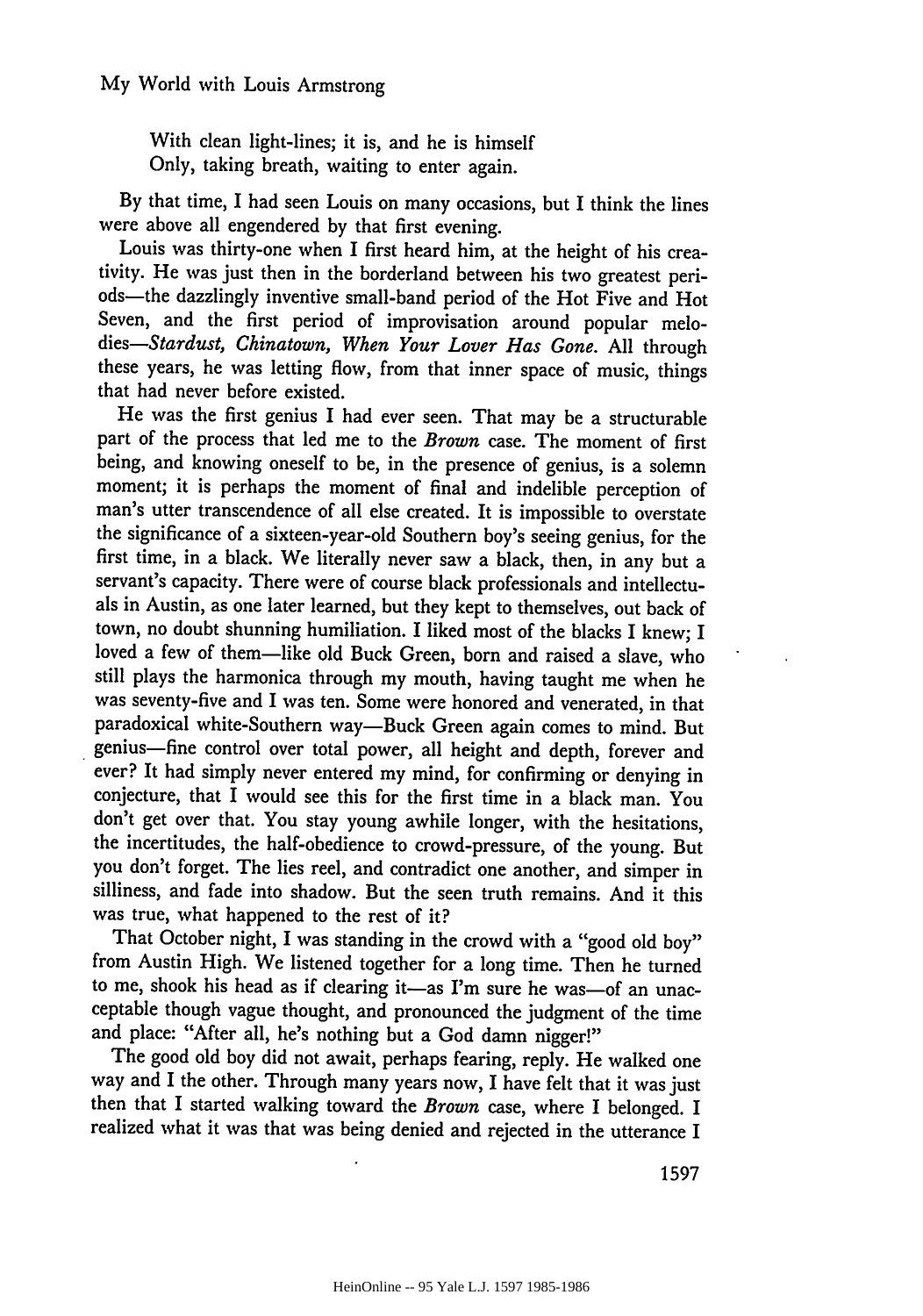have quoted, and I realized, repeatedly and with growingly solid conviction through the next few years, that the rejection was inevitable, if the premises of my childhood world were to be seen as right, and that, for me, this must mean that those premises were wrong, because I could not and would not make the rejection. Every person of decency in the South of those days must have had some doubts about racism, and I had had mine even then-perhaps more than most others. But Louis opened my eyes wide, and put to me a choice. Blacks, the saying went, were "all right in their place." What was the "place" of such a man, and of the people from which he sprung?

In the months and years just following, I avidly collected Louis's records. In those days, the great old Okehs of the 'twenties were still in stock at the J.R. Reed Music Co. on Congress Avenue, or could still be ordered from open-stock catalogs. You paid seventy-five cents apiece for recordings by Jan Garber, Guy Lombardo, and Rudy Vallee, but Louis, on Okeh-such titles as *West End Blue, Knockin' a Jug, Tight Like* That, the *Savoy Blues* wherein I heard a trumpet blowing for me-were to **be** had for thirty-five cents each, being classified as "race records," though they were even then being eagerly collected **by** pink-pigmented members of the human race in England and France.

I bought a lot of them, and have almost all of them yet. They are still of surprising sonic quality, though some have surely been played a thousand times. No material has ever been quite as good, for records, as the material they used them, and no engineers ever recorded Louis quite as well as the Okeh engineers did. I play them at my annual service; the students, understandably, had rather hear and even see them than listen to tapes.

I falter when I turn to describing these records. Music cannot be written about directly-not the feeling part of it. Yes, *Skip the Gutter* has a dialogue, on trumpet and piano, between Louis and Earl Hines, that is the finest example I know of the musical sense of humor-the sense of humor purely musical, in that it uses no trick effects, no barnyard "imitations," but sticks to clean musical technique alone-Olympian laughter. Yes, *Mahogany Hall Stomp* illustrates supremely well that quality of inevitability that so often marks great music-it must have been just so, and in no other way, though who would have thought of it? Yes, *Knee Drops* is a cascade of bluish diamonds. Yes, *West End Blues* (like dozens of others of these records) sets the mind wondering how people could have heard this jazz as only "hot"-whorehouse music almost-when so much of it is quiet, stately chamber music. Yes, one has sat, so many years later, in a pub in Birmingham in England, with a bassoonist on the University music faculty there, a man good enough to have played with Dennis Brain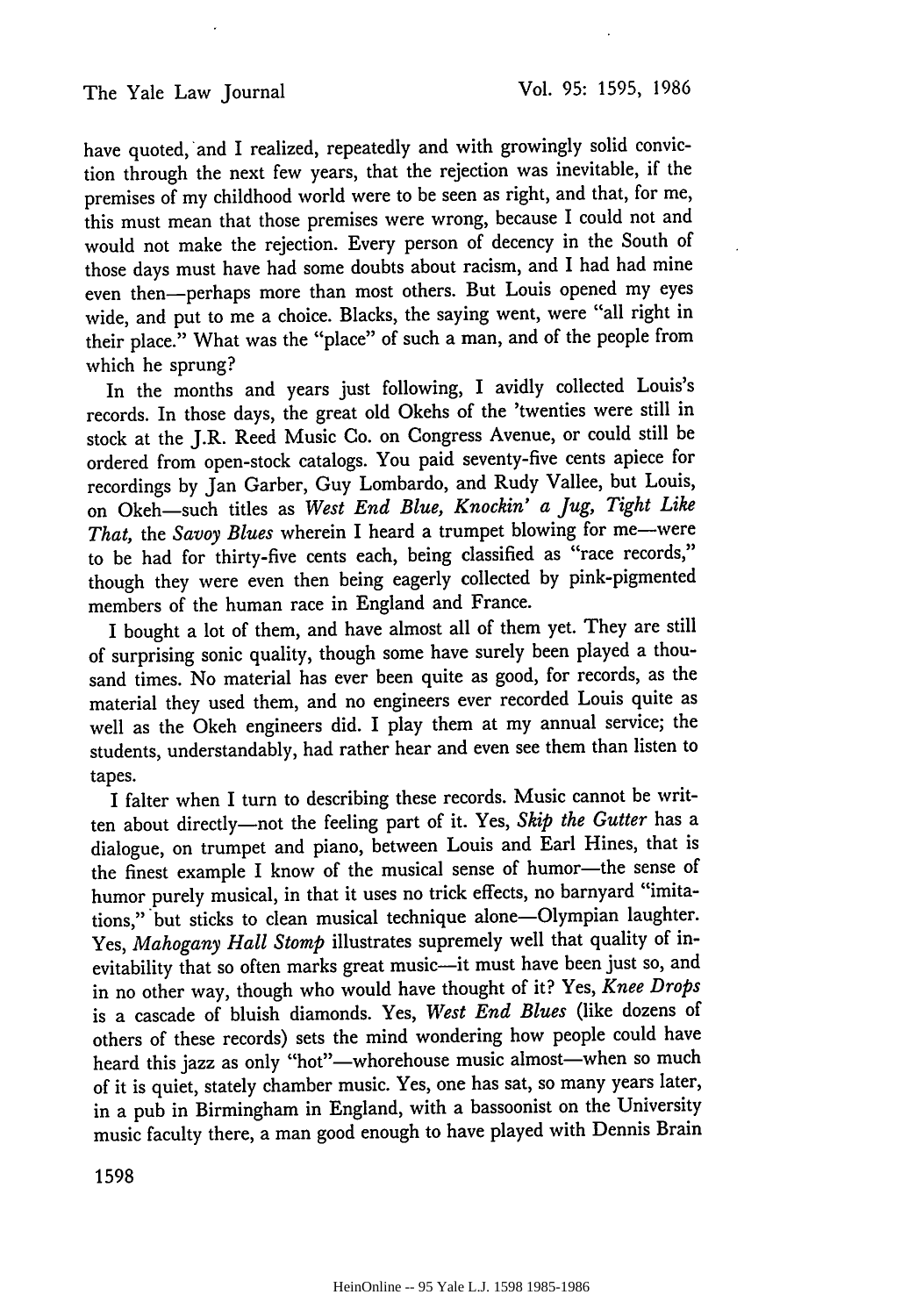before arthritis impeded his fingering, listening to him talk about the two marvelous conversations Louis holds with his horn about the melody, on the two 1930 masters of *Stardust.*

But this is just talk. You have to listen to these records. They do not date. I listened to them all, over and over and over again. And now it was not a matter of shock-impact, but of slow and thorough realization, of living oneself into the work of an artist. There have been many-well, a good many-great artists in my time. But it just happened that the one who said the most to me-the most of gaiety, the most of sadness, the most of high nervous excitement, the most of religion-in-art, the most of home, the most of that strange square-root-of-minus-one world of emotions without name-was and is Louis. The artist who has played this part in my life was black.

In 1957, in the early days after the *Brown* case, when the South was still resisting, I wrote out and published my deepest thought on the nature of the agony as it presented itself:

I'm going to close by telling of a dream that has formed itself through the years as I, a Southern white by birth and training, have pondered my relations with the many Negroes of Southern origin that I have known, both in the North and at home.

I have noted again and again how often we laugh at the same things, how often we pronounce the same words the same way to the amusement of our hearers, judge character in the same frame of reference, mist up at the same kinds of music. I have exchanged "good evening" with a Negro stranger on a New Haven street, and then realized (from the way he said the words) that he and I derived this universal small-town custom from the same culture. I have seen my father standing at the window of his office with a Negro he had known for a long time, while they looked out on the town below and talked of buildings that used to be here and there when they were young.

These and thousands of other such things have brought me to see the whole caste system of the South, the whole complex net of its senseless cruelties and cripplings, as no mere accidental grotesquerie of history, but rather as that most hideous of errors, that *prima materia* of tragedy, the failure to recognize kinship. All men, to be sure, are kin, but Southern whites and Negroes are bound in a spe- cial bond. In a peculiar way, they are the same kind of people. They are happy alike, they are poor alike. Their strife is fratricidal, born of ignorance. And the tragedy itself has, of course, deepened the kinship; indeed it created it.

My dream is simply that sight will one day clear and that each of the participants will recognize the other.